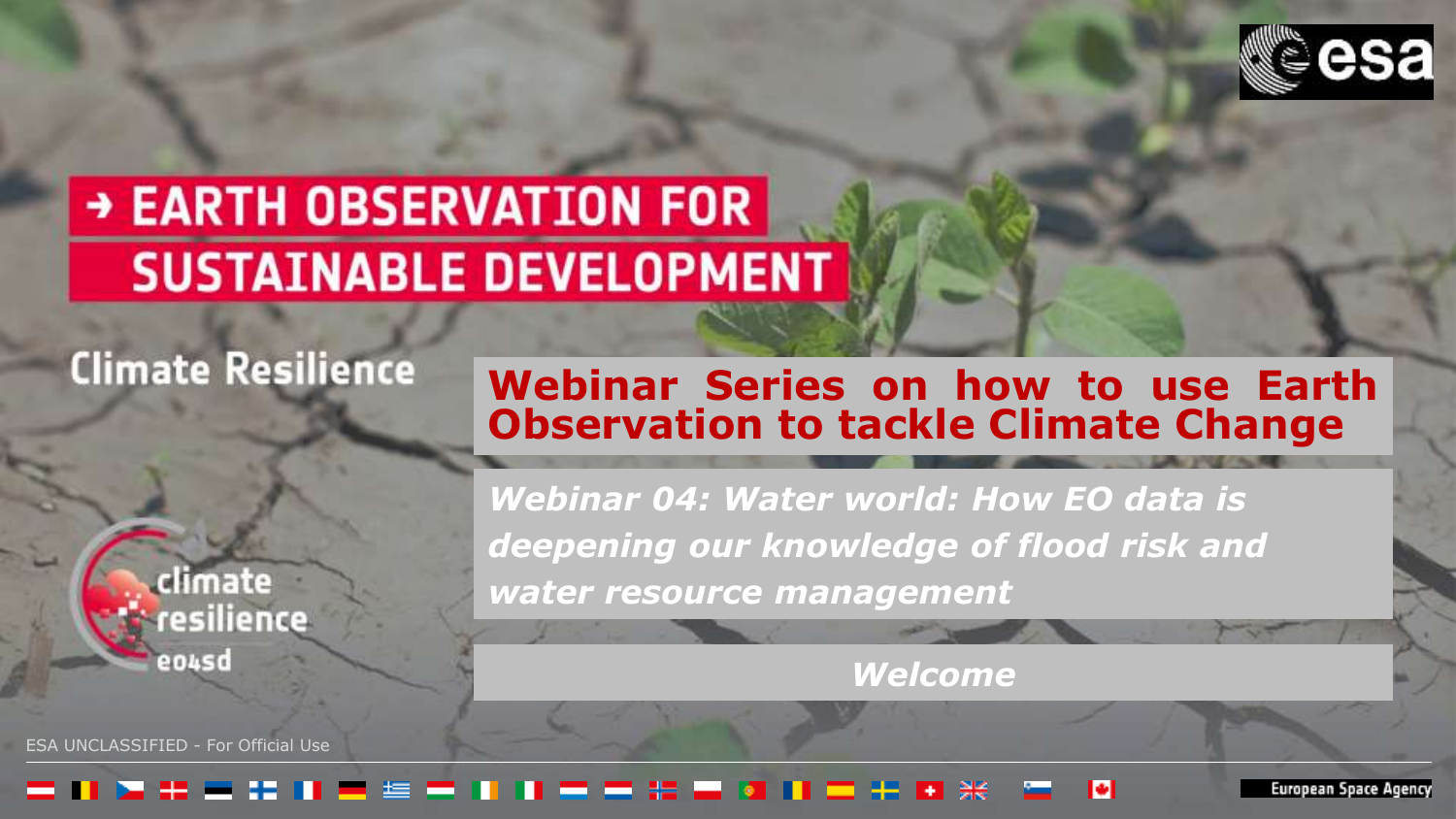

# → EARTH OBSERVATION FOR<br>SUSTAINABLE DEVELOPMENT



#### **Priority thematic areas:**

- Urban Development
- Agriculture and Rural Development
- · Water Resources Management
- Disaster Risk Reduction
- · Climate Resilience
- Fragility, Conflict & Violence
- · Marine & Coastal Resources Management
- Ecosystems
- Forests
- Energy

**European Space Agency**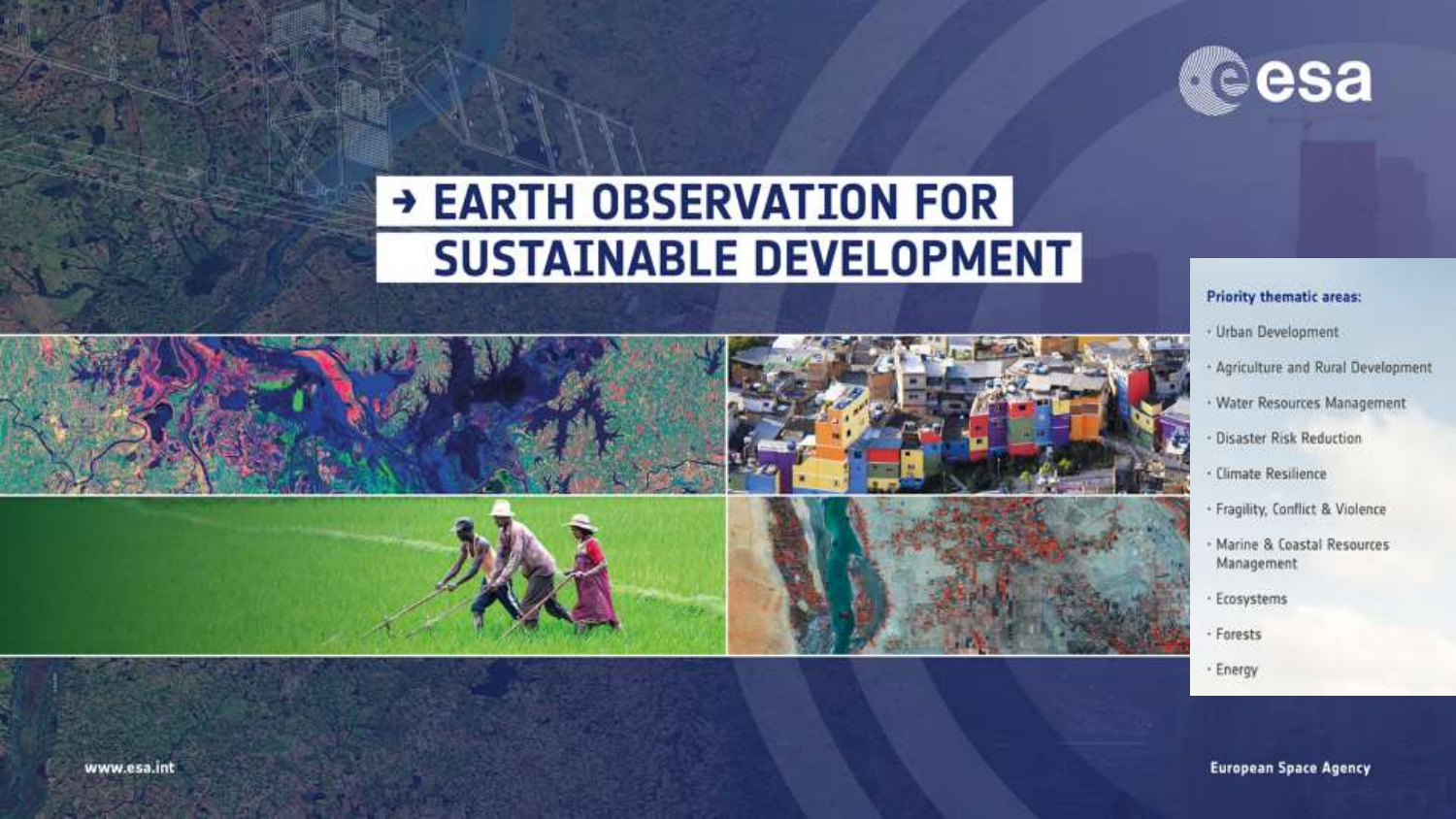

### Bringing EO down to Earth: How to use earth observation in climate resilience decision-making

Webinar 01: 11 June 2020 / 16:00 CEST Setting the scene: the climate resilience challenge and how ESA is responding

Webinar 02: 18 June 2020 / 16:00 CEST The how, when, and why of using EO data in climate resilience decision-making / Showcase 1: Agriculture and Pastoral Livelihoods & Water

Webinar 03: 25 June 2020 / 16:00 CEST The how, when, and why of using EO data in climate resilience decision-making / Showcase 2: Urban & Environmental & Natural Resources

Webinar 04: 02 July 2020 / 16:00 CEST Water world: How EO data is deepening our knowledge of flood risk and water resource management

Webinar 05: 09 July 2020 / 16:00 CEST Is this drought normal? How EO data can help you understand drought hazard and benchmark your risk

Webinar 06: 16 July 2020 / 16:00 CEST 'How-to' Session: Using the E04SD CR Platform to access EO data [hands-on]

Webinar 07: 23 July 2020 / 16:00 CEST

'How-to' Session: Using Jupyter Notebook to access EO data [hands-on]

Earth Observation for Sustainable Development (EO4SD) is an ESA initiative that aims to increase the untake of EQ-based information in development operations at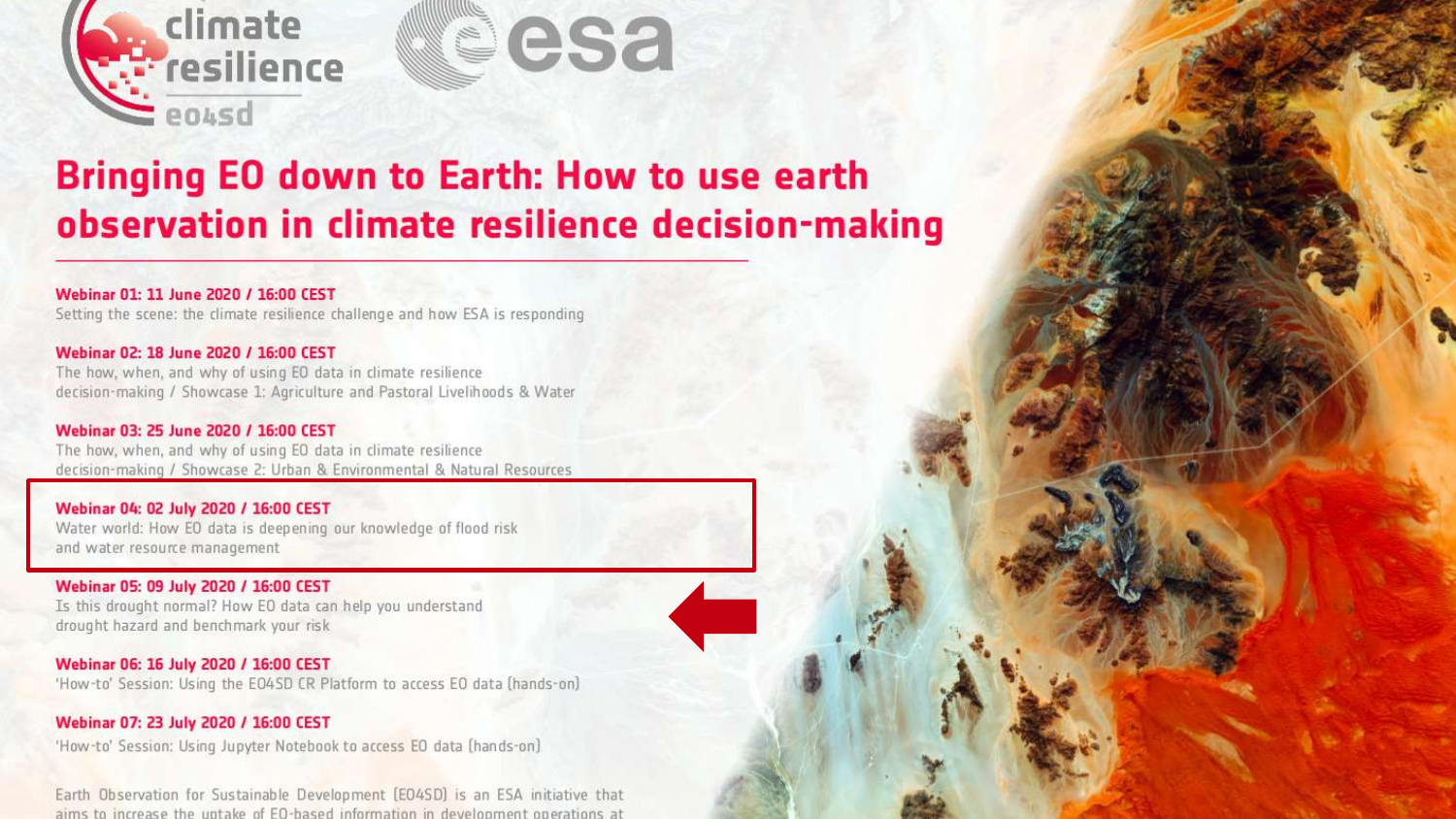# **ED5A & Chat box**

**Webinar - Housekeeping**

**- Interaction with participants (Q&A)**

**will the second as we can as we can as we can as we can as we can as we can as we can as we can assume that we can** 

 $\mathbf{R}$ 



## For any further questions please contact us: [atrypitsidis@noa.gr](mailto:atrypitsidis@noa.gr)

 $\mathbf{r} = \mathbf{r} \times \mathbf{r}$ 

 $\mathcal{L} = \{X \mid X \leq \mathcal{L}\}$ 

**- Webinars will be recorded & executed through Zoom Webinar**

ESA UNCLASSIFIED - FOR OFFICIAL USE EN LA SERIES - FOR OFFICIAL USE EN LA SERIES EN LA SERIES EN LA SERIES EN LA SERIES EN LA SERIES EN LA SERIES EN LA SERIES EN LA SERIES EN LA SERIES EN LA SERIES EN LA SERIE DE LA SERIE

Author Settings 14